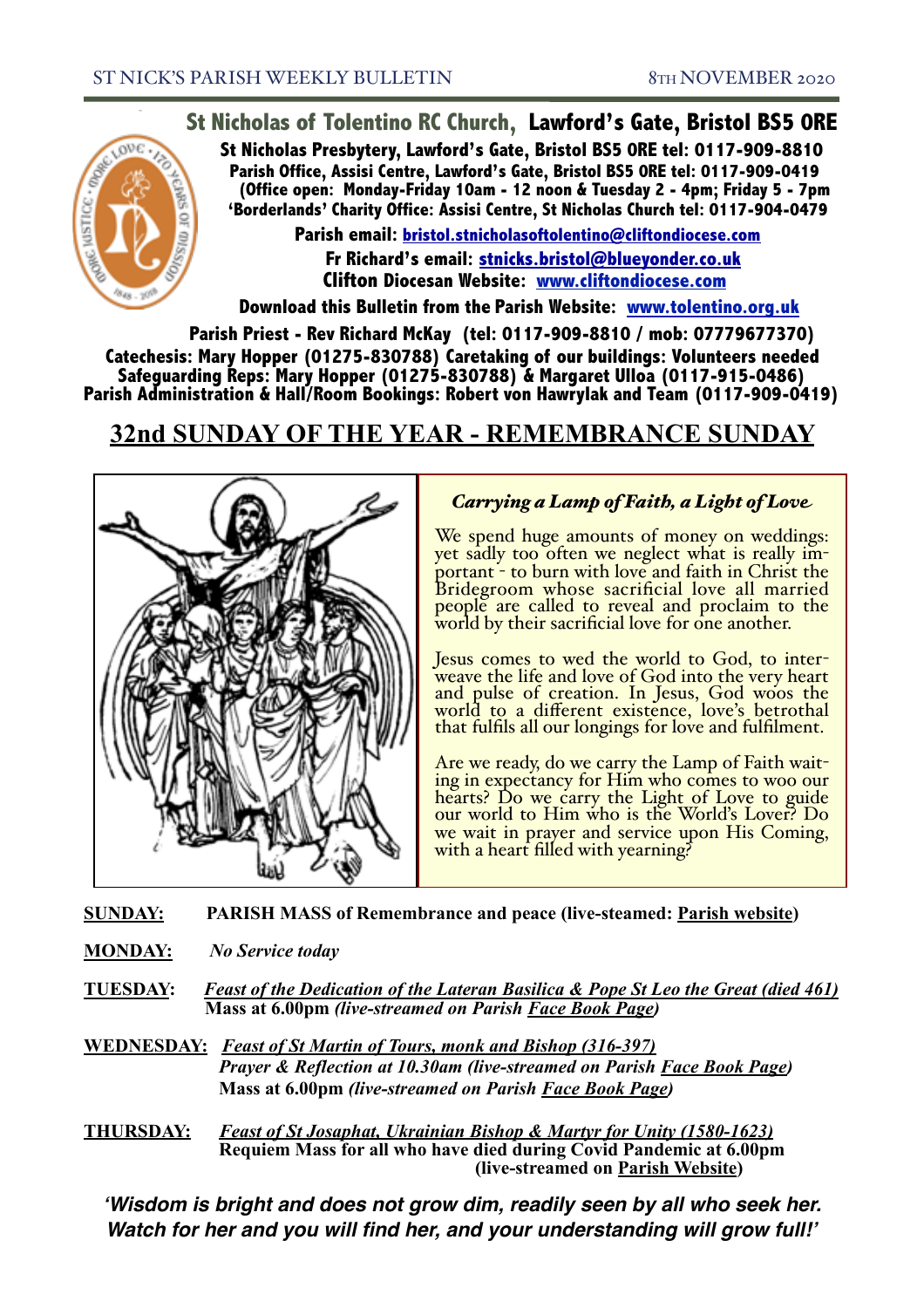### **FRIDAY:** *Adoration at 5.30pm* **Mass at 6.00pm**

**SATURDAY:** *Feast of Bl Edward Powell & Beatified martyrs of Clifton Diocese Church open for private Prayer (Adoration of the Blessed Sacrament) 10-11.30am* **Mass at 12.00pm** *(live-streamed on Parish Face Book Page)*  *Adoration & Evening Prayer at 6.00pm (live-streamed on Parish Face Book Page)* 

### *Sacrament of Reconciliation:* by appointment only

*TODAY* [1] On the **Thirty-Second Sunday of the Year** we come to the great 25th chapter of Matthew's Gospel which expresses the essence of Christian discipleship, what it means to follow Jesus and try to live with His heart and mind. We are called to seek wisdom, to be always ready for the unexpected call of Christ and His visitation into our lives - through the poor of our world. Always be ready to bring the Light of Christ into the lives of the poor, the broken, the hurting and the despairing. This is the wisdom of Christ Jesus!

[2] We hold **Remembrance Sunday** when we re-connect with the tragedy and 'pity of war', praying for all the victims of the wars of the 20th and 21st centuries and praying urgently for peace and unity in our global community and a new social vision for our world. **The 10am Mass will be a Mass of Remembrance and Peace.** 

*NEXT SUNDAY* [1] The **Thirty-Third Sunday of the Year** celebrates the God who is the giver of Gifts, the gifts of the Holy Spirit; the God who entrusts the growth and development of the Kingdom of Justice, Love and Peace to us disciples of Jesus to all people of good will; the God who fashions us human beings to be co-creators with the Divine of our evolving world and beautiful planet. How will we use the gifts God has given us?

**DIOCESAN PRAYER** The Diocese prays for all Religious Communities in our diocese. We pray for the mission of Prayer and Action, of welcome and hospitality, that they will live the particular charism of their differing founders and missions.

*PRAY FOR THIS WEEK'S PARISH MINISTRY OR MISSION* This week, pray God's Blessing and Guidance in the Holy Spirit for our **Children's Liturgy of the Word team**. Our children are a precious and loved part of our parish community. Sharing the Good News of Jesus with them is of vital importance. Sadly we cannot be active in this ministry at the moment, but hopefully we can return to it in the New Year. Volunteers are needed and no prior experience is necessary - there will be 'on-the-job training' available. Please contact Mary Hopper for more information and to volunteer.

#### l, *WORD OF GOD FOR THIRTY-SECOND WEEK OF ORDINARY TIME*

| Sunday          | Wisdom 6: 12-16 / Psalm 62 / 1 Thessalonians 4: 13-18 / Matthew 25: 1-13          |
|-----------------|-----------------------------------------------------------------------------------|
| Monday          | Titus 1: 1-9 / Psalm 23 / Luke 17: 1-6                                            |
| <b>Tuesday</b>  | Ezechiel 47: 1-2, 8-9, 12/ Psalm 45/ 1 Corinthians 3: 9-11, 16-17 / John 2: 13-22 |
| Wednesday       | Titus 2: 11-14 & 3: 1-7 / Psalm 22 / Luke 17: 11-19                               |
| <b>Thursday</b> | Philemon: 7-20 / Psalm 145 / Luke 17: 20-25                                       |
| Friday          | 2 John: 4-9 / Psalm 118 / Luke 17: 26-37                                          |
| Saturday        | 3 John: 5-8 / Psalm 111 / Luke 18: 1-8                                            |

## *COLLECTIONS LAST WEEK*

Env  $£68.00 + LovesE195.59 + PayPal £53.83 + S/O's £111.05 = TOTAL: £428.47 - Thanks!$ **Priests' Retirement Collection** £136.41 (I am not retiring yet!!) - thank you *I wish also to thank all who give great and small amounts to the work and mission of the parish. Every gift and every giver is equally valued and these gifts are used to serve the growth of the Kingdom of God. Thank you!*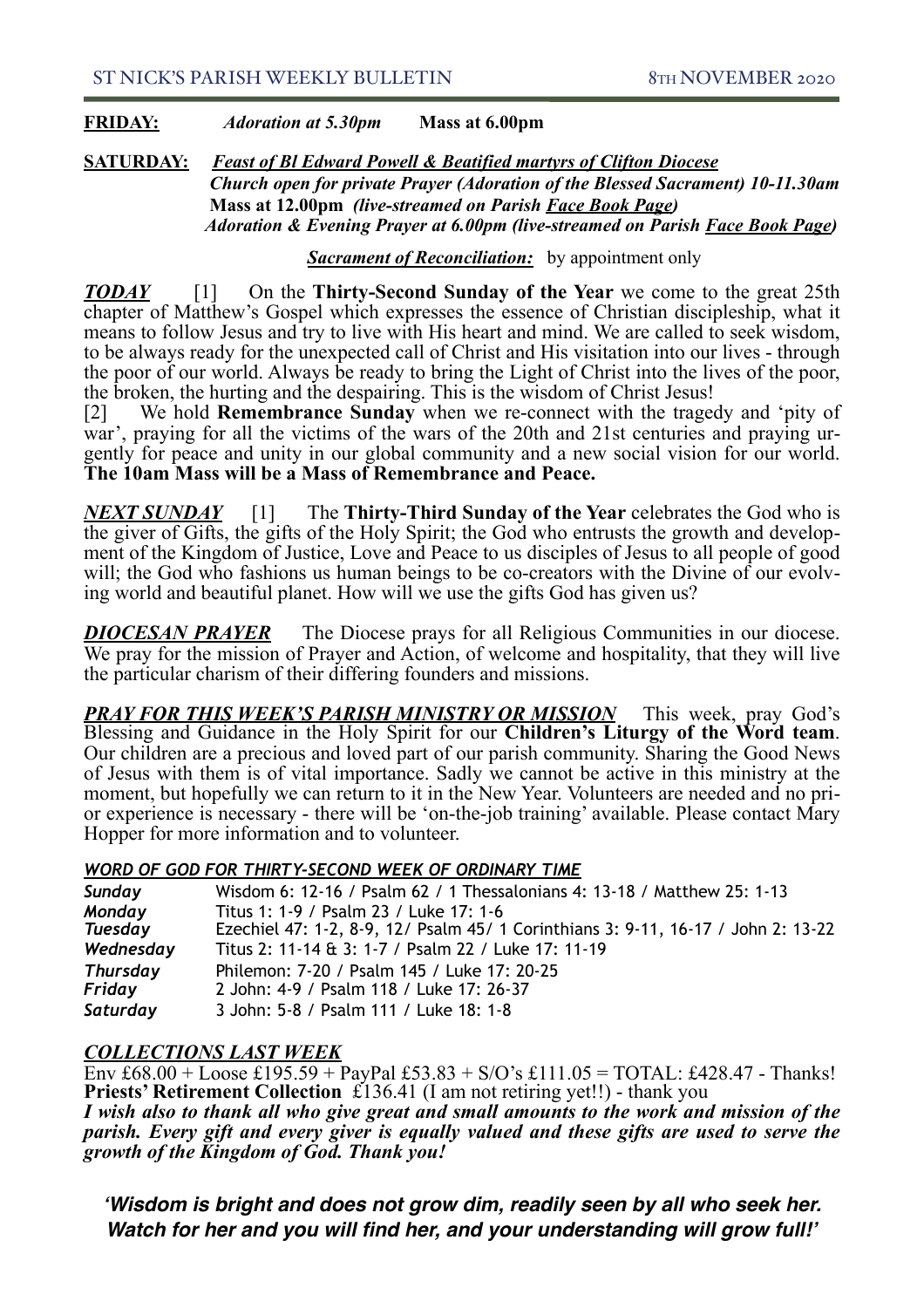### **Our Caritas Fund is supporting so many people as those unemployed are increasing at this time.**

### *DATES FOR THE DIARY*

| 12th Nov | Borderlands Trustees meet (on Zoom)                                          |
|----------|------------------------------------------------------------------------------|
| 12th Nov | <b>Requiem Mass for all who have died of Covid at 6.00pm (live-streamed)</b> |
| 22nd Nov | <b>Feast of Christ the King at 10am</b>                                      |
| 25th Nov | Bristol City of Sanctuary Trustees meet (on Zoom)                            |
| 26th Nov | <b>Healing Mass for all affected by Covid</b> (inc health workers) at 6.00pm |
| 1st Dec  | Parish Finance Committee meet at 7.00pm (on Zoom)                            |
| 9th Dec  | Vision Meeting of Parish Pastoral Council at 7.00pm (on Zoom)                |
| 10th Dec | Diocesan Safeguarding Commission meets                                       |
| 13th Dec | 2020 First Eucharist Sunday <i>[provisional at this time]</i>                |

## *CONFIRMATION AND THE GIFTS OF THE SPIRIT*

Our God, Abba our loving Father, loves to pour Divine Gifts upon us whom He loves. He poured the Holy Spirit into our hearts at our conception so that we could be human - made in the Divine Image and Likeness. In Baptism He pours the Spirit again so that we can experience Him as the love that fulfils our lives and draws us into profound intimacy with God, Father, Son and Holy Spirit.

In the The Sacrament of Confirmation, the final step in 'Initiation' into the Body of Christ, God pours His Spirit into our being to gift us for Mission and Ministry, gifts us so that we can be gift to the Church and to the world. Holy Spirit comes to empower the Christian for ministry in the Body of Christ and mission to the world in the name of Christ. It is an essential part of our growing into Christ that we not only experience His love but become His Love for others. So the Holy Spirit comes with charisms and gifts to equip us as co-workers with Jesus Christ in the immense task of building up God's Church, proclaiming the Gospel, the Good News, bringing healing and hope to the broken and oppressed, and ultimately 're- newing the face of the earth'!

*LIVE-STREAMING DURING RENEWED NATIONAL LOCKDOWN* Our **SUNDAY MASS** will be from the church and live-streamed through **the Parish Website on the page entitled 'St Nick's live-streamed Mass'**. Just click onto the link you will find there. Our **Weekday Masses and other Prayer & Reflection sessions** will be from the Presbytery Prayer Room and live-streamed on the **Parish Face Book Page.** Thank you to all who are supporting this new Ministry of Proclamation!

*JOURNEY OF FAITH 2020-2021* We are supporting those seeking Baptism and Reception into the Church who attend St Mary-on-the-Quay where there is no Journey of Faith course. We are happy to share faith and faith journeys with the four people from there who are interested. **We are exploring whether to postpone until after the current lockdown or attempt to begin the Journey of Faith through Zoom meetings - more information during the coming week.** Meanwhile we invite any adults seeking Baptism, Confirmation or Reception into the Catholic Church to contact myself or Mary Hopper as soon as possible.The Journey of Faith is suitable not only for those seeking full communion with us, but also for catholics who seek to understand their faith more deeply, or those who have not re- ceived the Sacrament of Confirmation and wish to complete their 'sacramental initiation'.

*STARTING SCHOOL***?** If you have a child born between **1 September 2016 and 31 Au- gust 2017**, then **now** is the time to apply for a place at a primary school for admission from **September 2021** onwards. Complete an application form available from the school admis- sions team of *Bristol City Council (unless you are living in parts of North Bristol covered by S Gloucestershire Council or the Kingswood area covered by Bath and North East*